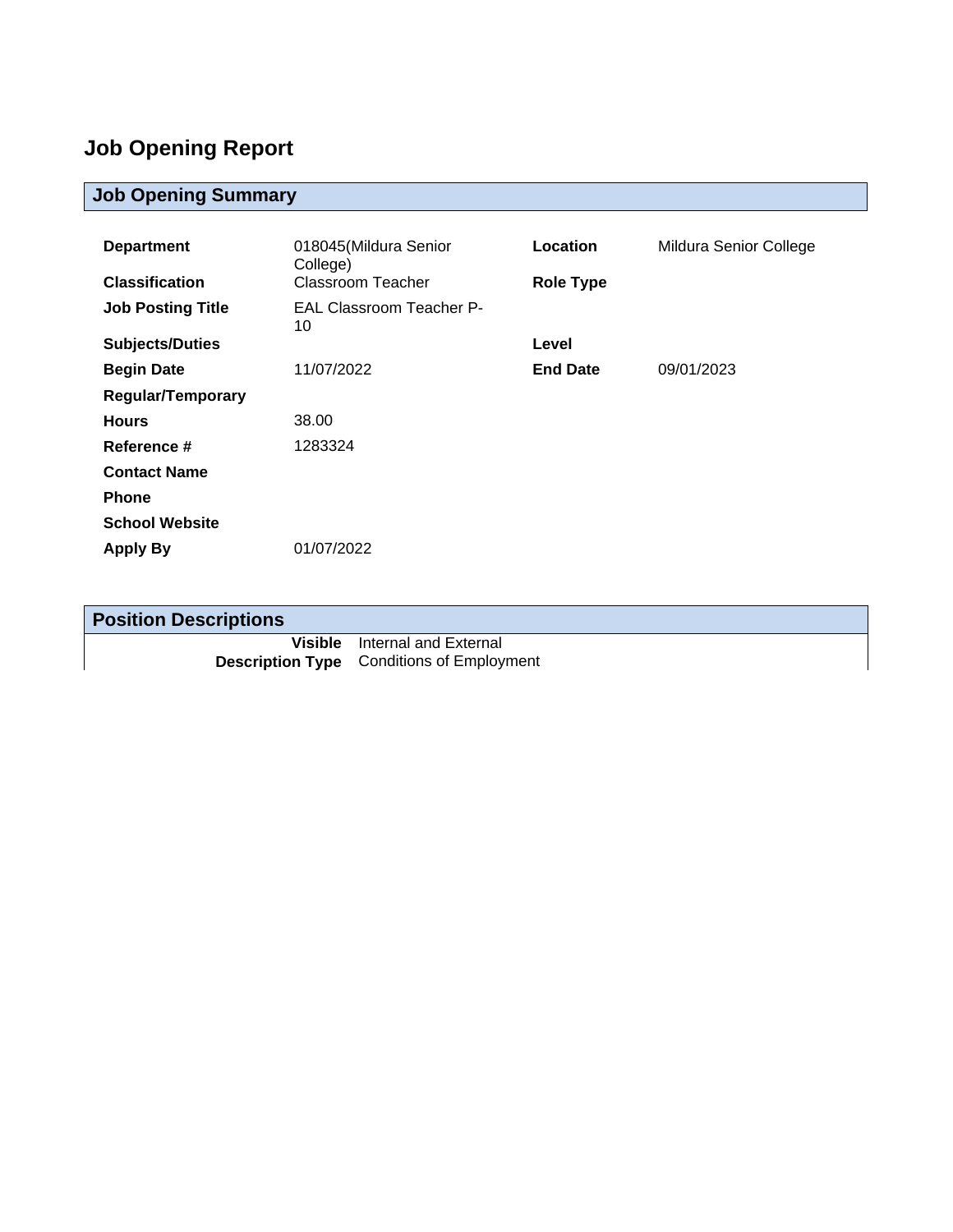| <b>Description</b><br><b>Visible</b><br><b>Description Type</b> | All staff employed by the Department and<br>schools have access to a broad range of<br>employment conditions and working<br>arrangements.<br>Appointment of successful applicants will<br>be made subject to a satisfactory pre-<br>employment conditions check.<br>A probationary period may apply during<br>the first year of employment and induction<br>and support programs provided.<br>Detailed information on all terms and<br>conditions of employment is available on<br>the Department's Human Resources<br>website at http://www.education.vic.gov.<br>au/hrweb/Pages/default.aspx<br><b>Internal and External</b>                                                            |  |
|-----------------------------------------------------------------|-------------------------------------------------------------------------------------------------------------------------------------------------------------------------------------------------------------------------------------------------------------------------------------------------------------------------------------------------------------------------------------------------------------------------------------------------------------------------------------------------------------------------------------------------------------------------------------------------------------------------------------------------------------------------------------------|--|
| <b>Description</b>                                              | EEO AND OHS Commitment<br>The Department of Education and Training is<br>committed to the principles of equal opportunity,<br>and diversity and inclusion for all. We value<br>diversity and inclusion in all forms – gender,<br>religion, ethnicity, LGBTIQ+, disability and<br>neurodiversity. Aboriginal and Torres Strait Islander<br>candidates are strongly encouraged to apply for<br>roles within the Department. The Department<br>recognises that the provision of family friendly,<br>supportive, safe and harassment free workplaces is<br>essential to high performance and promotes flexible<br>work, diversity and safety across all schools and<br>Department workplaces. |  |
| <b>Visible</b><br><b>Description Type</b>                       | <b>Internal and External</b><br>Role<br>The classroom teacher classification comprises two                                                                                                                                                                                                                                                                                                                                                                                                                                                                                                                                                                                                |  |
| <b>Description</b>                                              | salary ranges- range 1 and range 2. The primary                                                                                                                                                                                                                                                                                                                                                                                                                                                                                                                                                                                                                                           |  |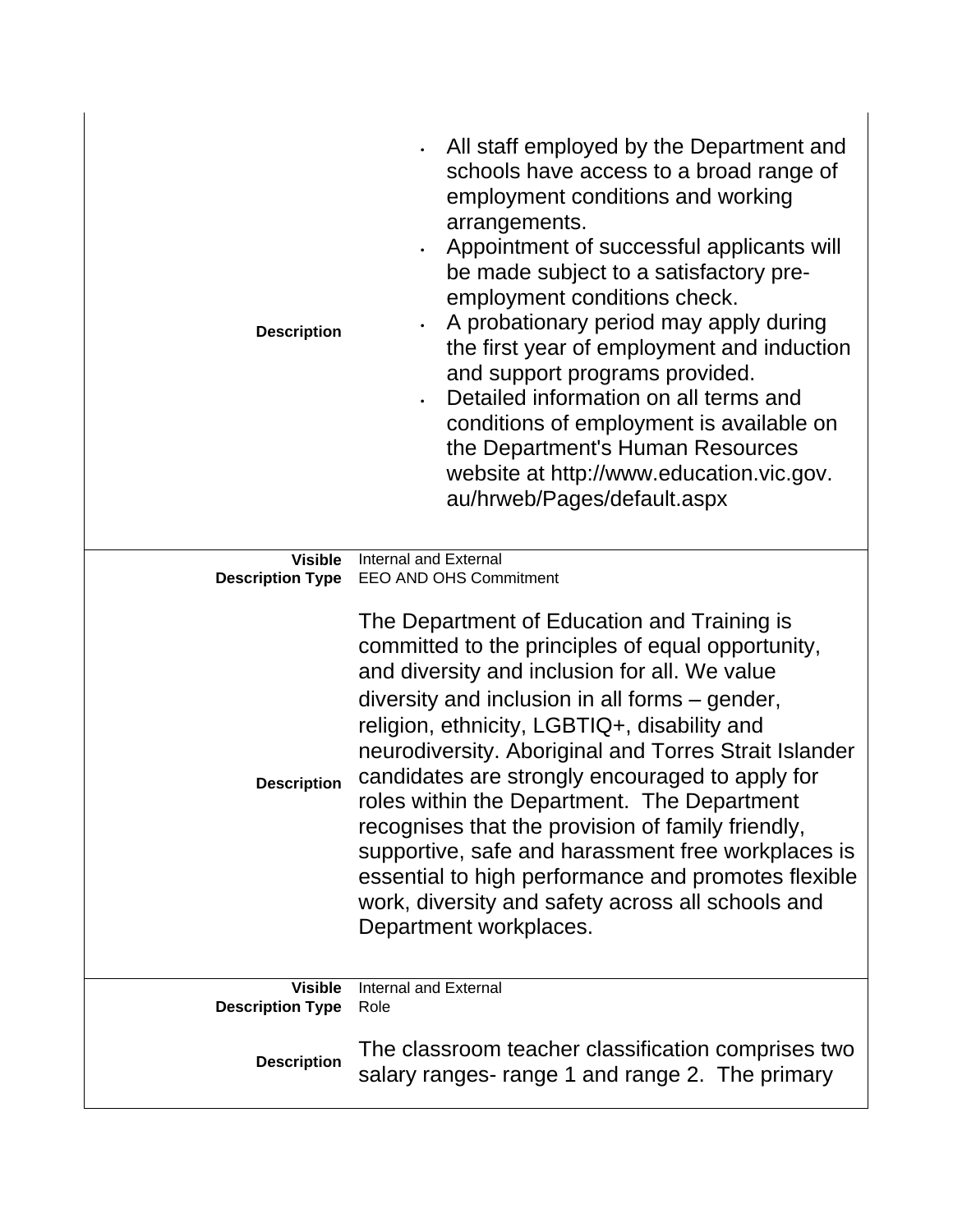focus of the classroom teacher is on the planning, preparation and teaching of programs to achieve specific student outcomes. The classroom teacher engages in critical reflection and inquiry in order to improve knowledge and skills to effectively engage students and improve their learning.

As the classroom teacher gains experience his or her contribution to the school program beyond the classroom increases. All classroom teachers may be required to undertake other duties in addition to their rostered teaching duties provided the responsibility is appropriate to the salary range, qualifications, training and experience of the teacher.

Classroom teacher Range 2 Range 2 classroom teachers play a significant role in assisting the school to improve student performance and educational outcomes determined by the school strategic plan and state-wide priorities and contributing to the development and implementation of school policies and priorities.

A critical component of this work will focus on increasing the knowledge base of staff within their school about student learning and high quality instruction to assist their school to define quality teacher practice.

Range 2 classroom teachers will be expected to: - Have the content knowledge and pedagogical practice to meet the diverse needs of all students - Model exemplary classroom practice and mentor/coach other teachers in the school to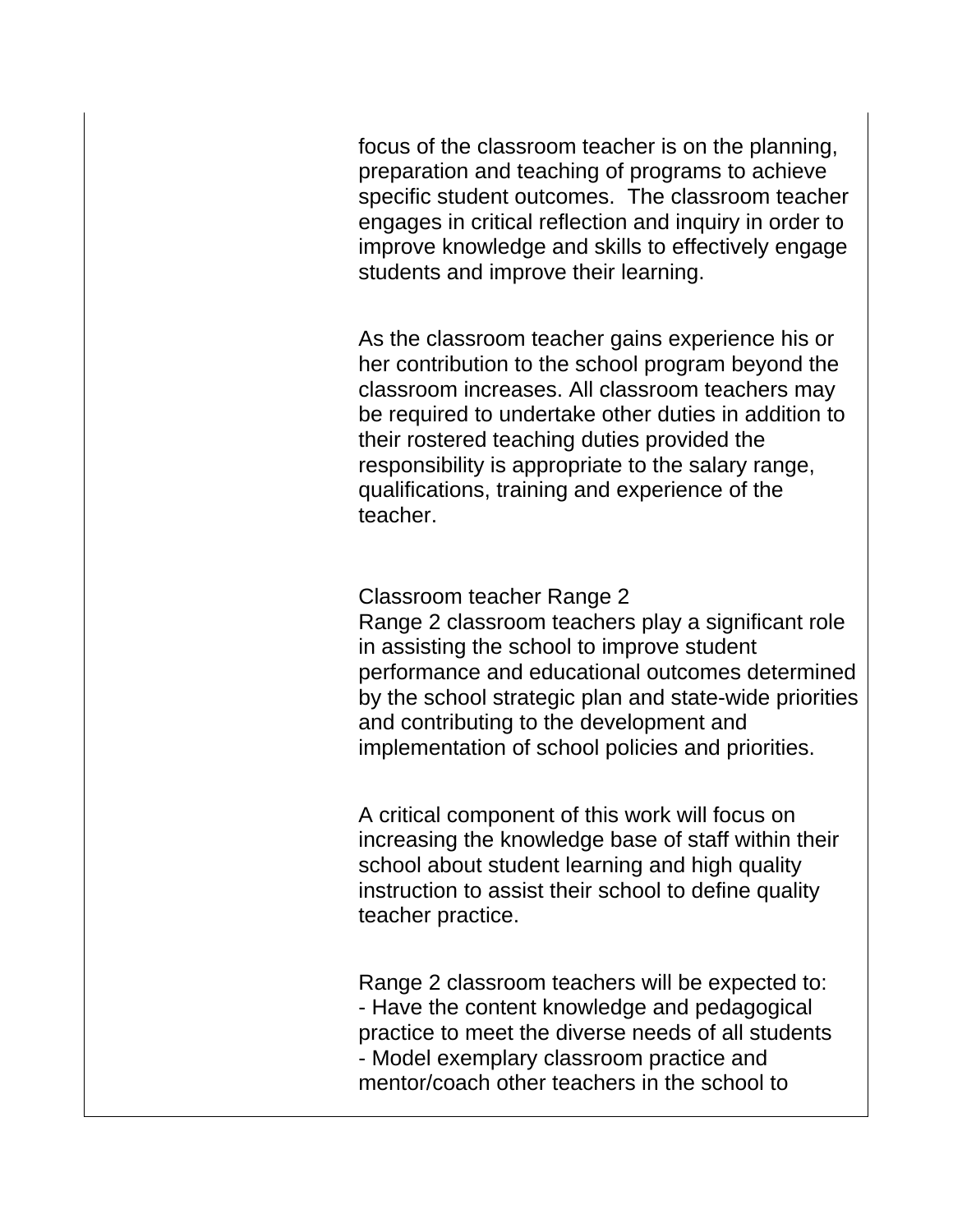engage in critical reflection of their practice and to support staff to expand their capacity

- Provide expert advice about the content,

processes and strategies that will shape individual and school professional learning

- Supervise and train one or more student teachers

- Assist staff to use student data to inform teaching approaches that enable targets related to improving student learning outcomes to be achieved.

Classroom teacher Range 1

The primary focus of the range 1 classroom teacher is on further developing skills and competencies to become an effective classroom practitioner with structured support and guidance from teachers at higher levels and the planning, preparation and teaching of programs to achieve specific student outcomes. These teachers teach a range of students/classes and are accountable for the effective delivery of their programs. Range 1 classroom teachers are skilled teachers who operate under general direction within clear guidelines following established work practices and documented priorities and may have responsibility for the supervision and training of one or more student teachers.

At range 1, teachers participate in the development of school policies and programs and assist in the implementation of school priorities.

The focus of a range 1 classroom teacher is on classroom management, subject content and teaching practice. New entrants to the teaching profession in their initial teaching years receive structured support, mentoring and guidance from teachers at higher levels.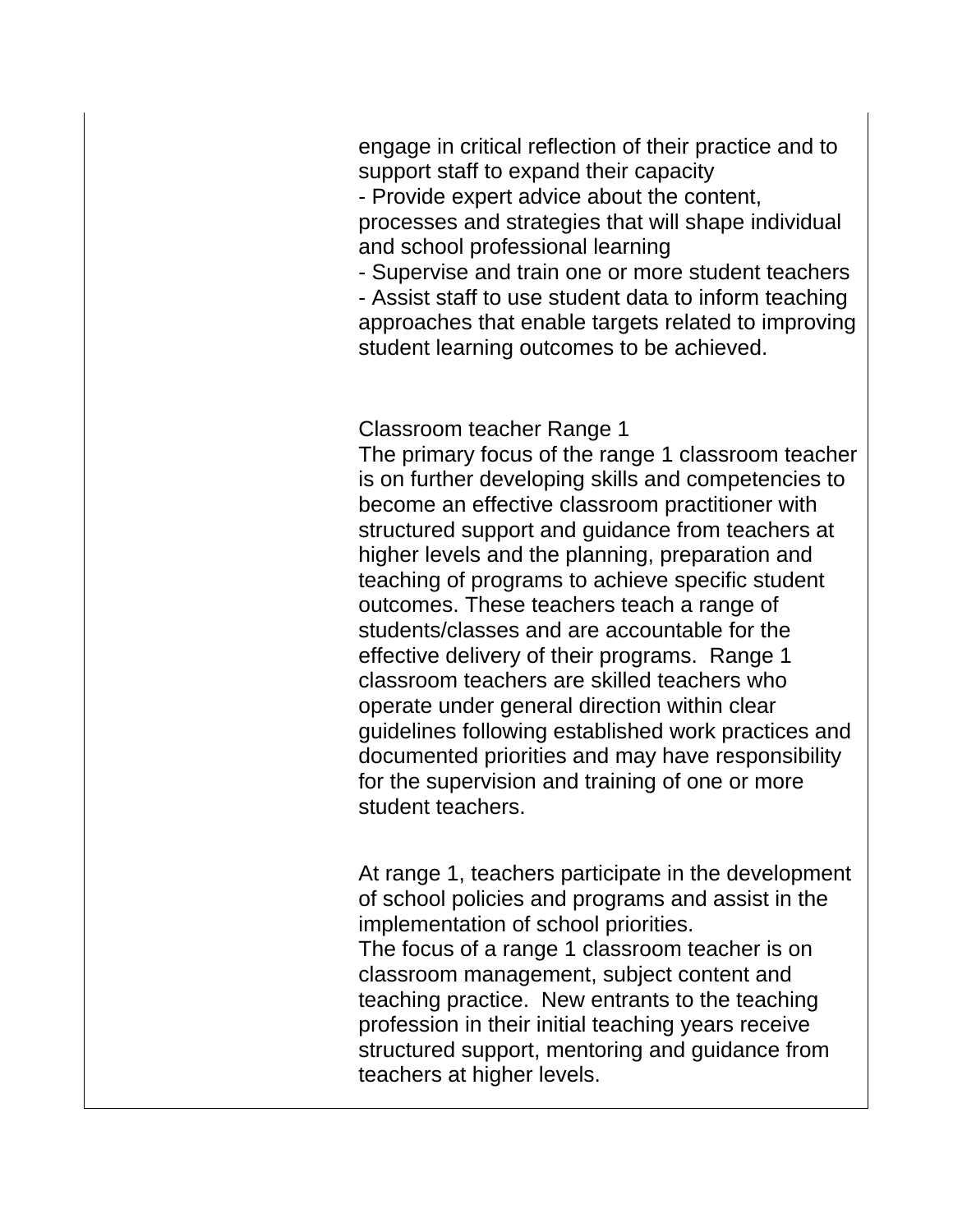|                                           | Under guidance, new entrants to the teaching<br>profession will plan and teach student groups in one<br>or more subjects and are expected to participate in<br>induction programs and other professional learning<br>activities that are designed to ensure the integration<br>of curriculum, assessment and pedagogy across<br>the school. |  |  |
|-------------------------------------------|---------------------------------------------------------------------------------------------------------------------------------------------------------------------------------------------------------------------------------------------------------------------------------------------------------------------------------------------|--|--|
|                                           | Teachers at range 1 are responsible for teaching<br>their own classes and may also assist and<br>participate in policy development, project teams and<br>the organisation of co-curricula activities.                                                                                                                                       |  |  |
| <b>Visible</b><br><b>Description Type</b> | <b>Internal and External</b><br>Role                                                                                                                                                                                                                                                                                                        |  |  |
|                                           | The EAL Classroom Teacher role is responsible for:                                                                                                                                                                                                                                                                                          |  |  |
|                                           | Direct teaching of students in multi-age<br>$\bullet$<br>classrooms and from diverse backgrounds<br>for whom English is an Additional<br>Language (EAL).                                                                                                                                                                                    |  |  |
|                                           | Direct teaching of students in the<br>$\bullet$<br>development of literacy and numeracy<br>skills in English.                                                                                                                                                                                                                               |  |  |
| <b>Description</b>                        | Application of the relevant English is an<br>$\bullet$<br><b>Additional Language (EAL)</b><br>dialect curriculum.                                                                                                                                                                                                                           |  |  |
|                                           | Differentiating learning experiences,<br>$\bullet$<br>responding to student learning needs.                                                                                                                                                                                                                                                 |  |  |
|                                           | Undertaking other classroom teaching<br>$\bullet$<br>related and organisational duties as<br>determined by the MELC Assistant                                                                                                                                                                                                               |  |  |
|                                           |                                                                                                                                                                                                                                                                                                                                             |  |  |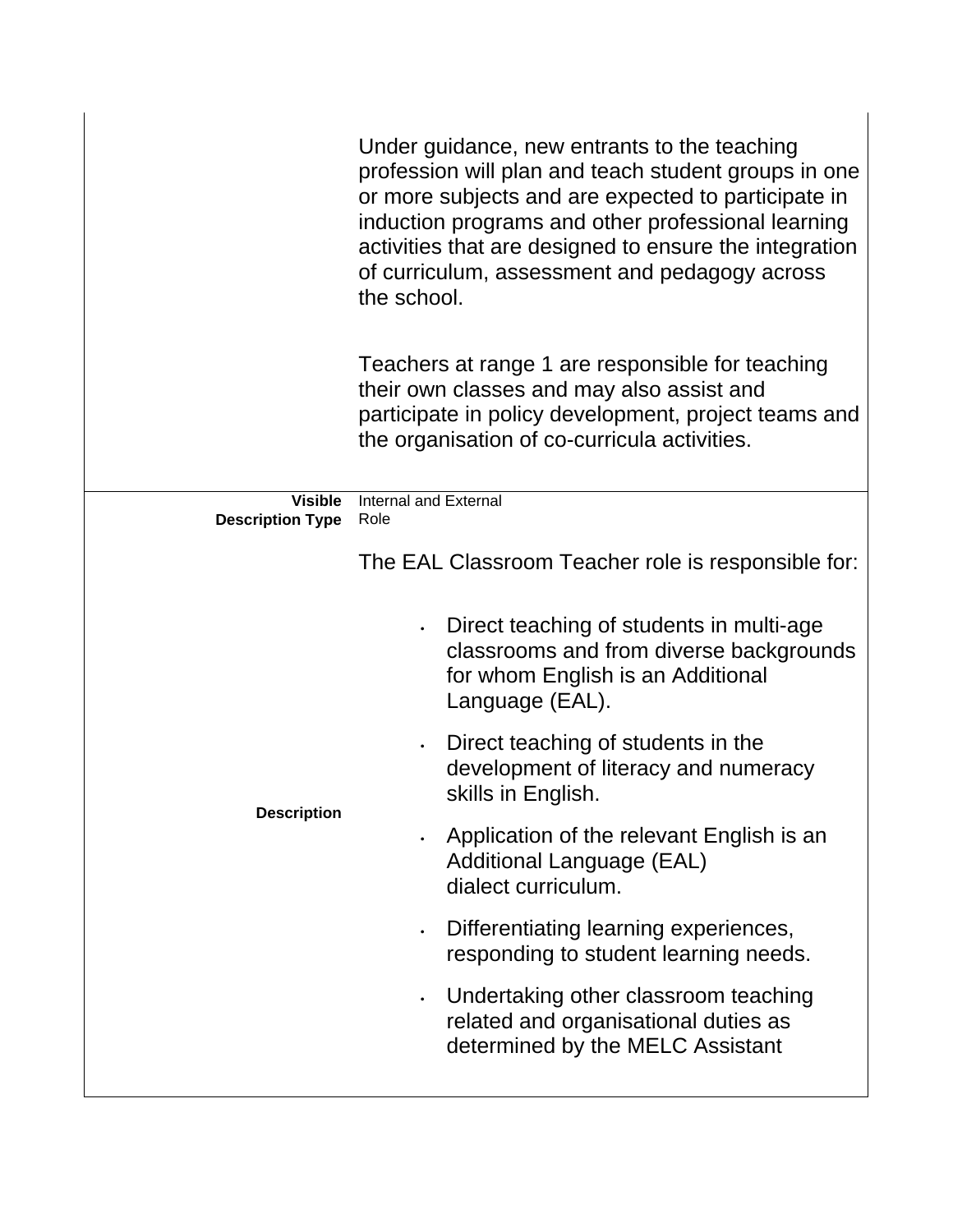|                         | Principal.                                                                                                                                           |
|-------------------------|------------------------------------------------------------------------------------------------------------------------------------------------------|
|                         | Participating in whole centre activities<br>$\bullet$<br>such as parent/teacher meetings, staff<br>meetings, activity days, camps and<br>excursions. |
|                         | Undertaking other non-teaching<br>$\bullet$<br>supervisory duties.                                                                                   |
| <b>Visible</b>          | Internal and External                                                                                                                                |
| <b>Description Type</b> | Other Information                                                                                                                                    |
|                         | Dear Applicant                                                                                                                                       |
|                         |                                                                                                                                                      |
|                         | Thank you for your interest in this vacancy at<br><b>Mildura English Language Centre</b>                                                             |
|                         | Applicants should address the key<br>selection criteria.                                                                                             |
|                         | Attaching your letter of introduction,<br>$\bullet$<br>resume and key selection criteria in one<br>document is most helpful.                         |
| <b>Description</b>      | Day time phone numbers are vital to make<br>appointments for an interview in the event<br>that you are shortlisted.                                  |
|                         | If you have an Employee ID Number,<br>$\bullet$<br>please include it on your application.                                                            |
|                         | Three (3) Referees are required. Please<br>provide names, contact phone numbers<br>and e-mail addresses (Most recent<br>employer is preferred).      |
|                         | A copy of your current Victorian Institute                                                                                                           |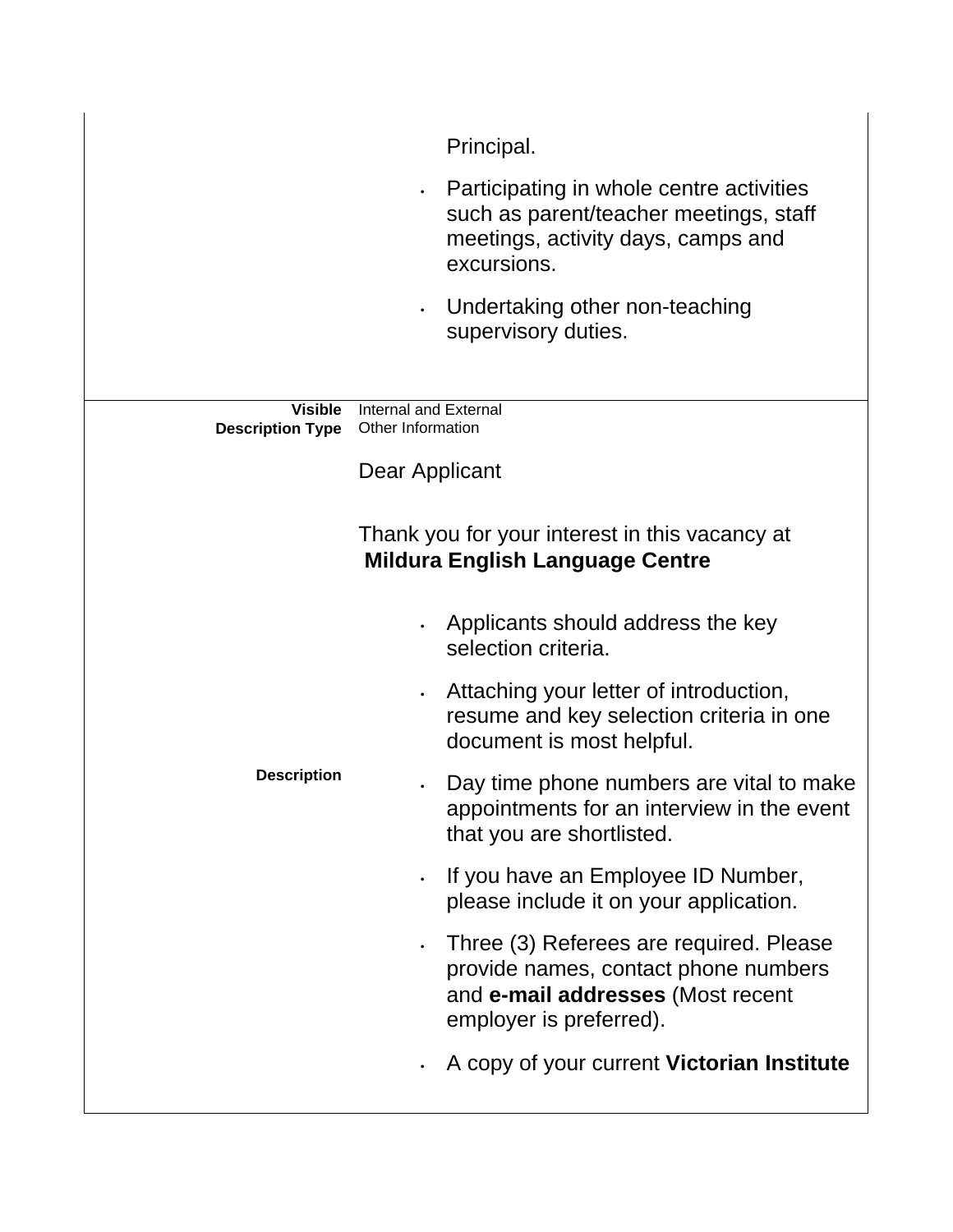|                         | of Teaching card will be required if<br>successful.<br>A copy of your COVID-19 vaccination /                                                                                                                |
|-------------------------|-------------------------------------------------------------------------------------------------------------------------------------------------------------------------------------------------------------|
|                         | exemption will be required if successful.                                                                                                                                                                   |
|                         | <b>Salary Rates:</b>                                                                                                                                                                                        |
|                         | <b>Classroom Teacher Range 1 \$72,058 - \$83,297</b>                                                                                                                                                        |
|                         | Classroom Teacher Range 2 \$86,370 - \$108,003                                                                                                                                                              |
| <b>Visible</b>          | Internal and External                                                                                                                                                                                       |
| <b>Description Type</b> | <b>Selection Criteria</b>                                                                                                                                                                                   |
|                         | SC <sub>1</sub><br>Demonstrated high level classroom<br>teaching skills incorporating EAL methodology and<br>the use of High Impact Teaching Strategies (HITS).                                             |
| <b>Description</b>      | SC <sub>2</sub><br>Demonstrated ability to effectively monitor<br>and assess student learning, using a broad range of<br>assessment tools including the English as<br>Additional Language (EAL) curriculum. |
|                         | SC <sub>3</sub><br>Demonstrated ability to apply assessment<br>data to plan differentiated curriculum for multi-age,                                                                                        |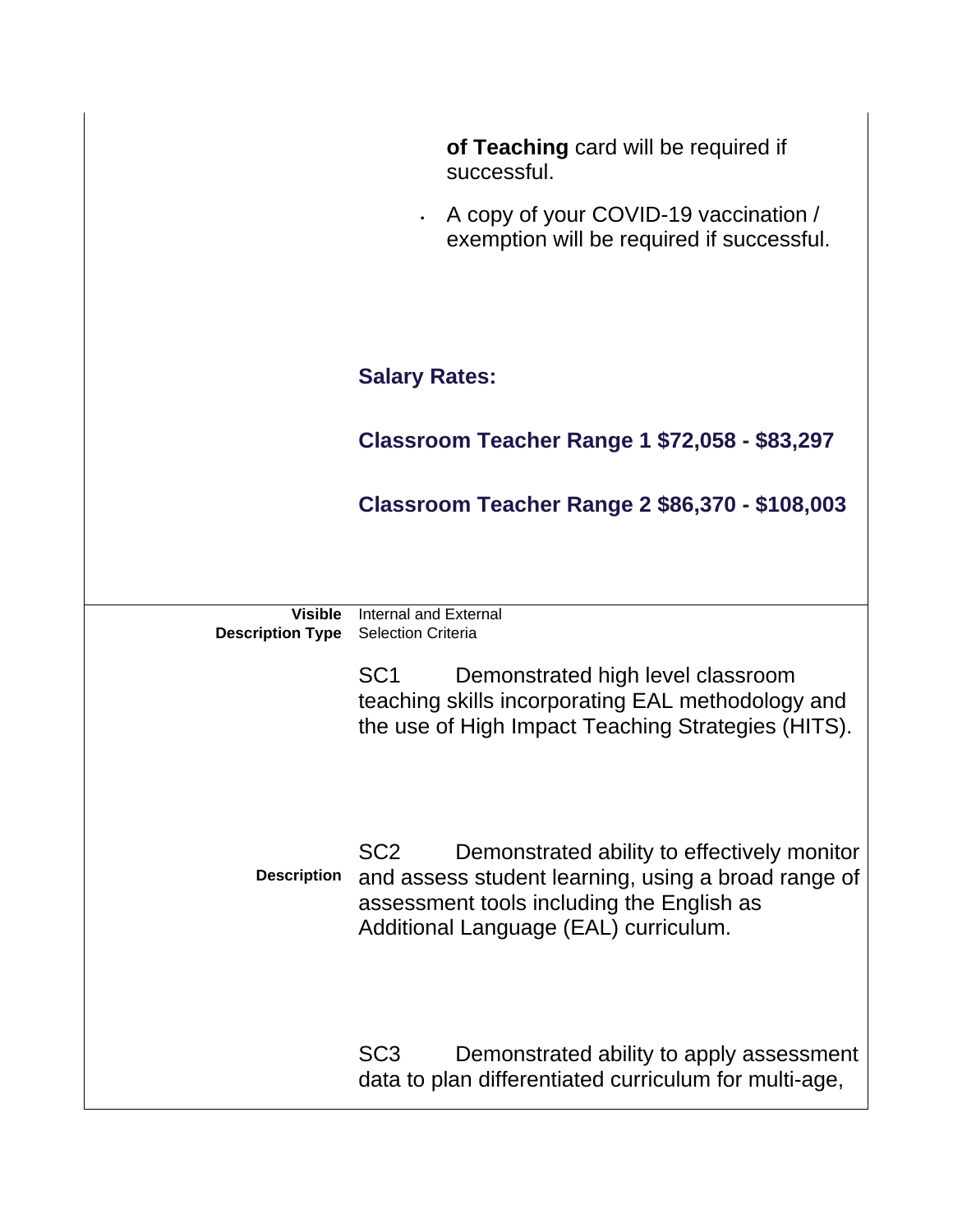|                                           | multi-ability EAL students.                                                                                                                                                                                                                                                                                                                                                |  |  |
|-------------------------------------------|----------------------------------------------------------------------------------------------------------------------------------------------------------------------------------------------------------------------------------------------------------------------------------------------------------------------------------------------------------------------------|--|--|
|                                           | SC <sub>4</sub><br>Demonstrated high level written and<br>verbal communication skills; incorporating the skills<br>to establish and maintain collaborative relationships<br>with parents from culturally and linguistically diverse<br>(CALD) backgrounds, other employees and the<br>broader school community; to focus on student<br>learning, wellbeing and engagement. |  |  |
|                                           | SC <sub>5</sub><br>Demonstrated ability to work with<br>students from a broad range of linguistic, cultural,<br>religious and educational environments; including<br>students from Refugee and Asylum Seeking<br>backgrounds.                                                                                                                                              |  |  |
| <b>Visible</b><br><b>Description Type</b> | Internal and External<br>Responsibilities                                                                                                                                                                                                                                                                                                                                  |  |  |
|                                           | The role of classroom teacher may include but is<br>not limited to:                                                                                                                                                                                                                                                                                                        |  |  |
| <b>Description</b>                        | Direct teaching of groups of students and<br>individual students;<br>Contributing to the development,<br>implementation and evaluation of a<br>curriculum area or other curriculum<br>program within the school;<br>Undertaking other classroom teaching<br>related and organisational duties as<br>determined by the School Principal;                                    |  |  |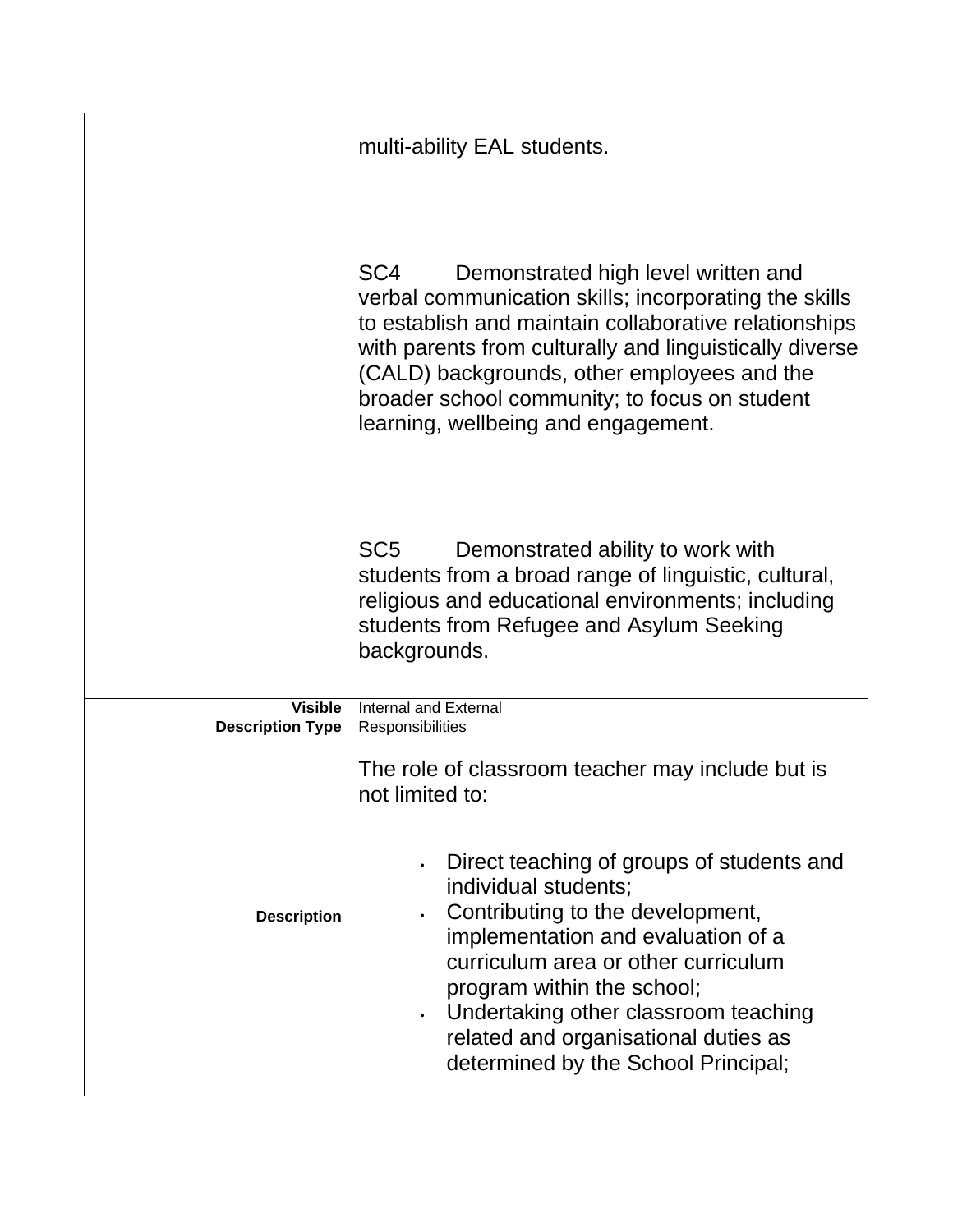|                                                            | Participating in activities such as<br>parent/teacher meetings; staff meetings;<br>camps and excursions;<br>. Undertaking other non-teaching<br>supervisory duties.                                                                                                                                                                                                       |
|------------------------------------------------------------|---------------------------------------------------------------------------------------------------------------------------------------------------------------------------------------------------------------------------------------------------------------------------------------------------------------------------------------------------------------------------|
| <b>Visible</b><br><b>Description Type</b> Location Profile | Internal and External                                                                                                                                                                                                                                                                                                                                                     |
|                                                            | Mildura English Language Centre (MELC) is a<br>campus of the Mildura Senior College. MELC<br>provides a full time intensive English language<br>program for newly arrived migrant and refugee<br>students from years Prep to 10.                                                                                                                                          |
| <b>Description</b>                                         | MELC 's aim is to prepare students for the English<br>demands of mainstream schooling or other<br>alternative pathways. MELC provides<br>an<br>introduction to the English language as well as<br>learning in and through English. MELC also<br>provides students and their families with an<br>understanding of the Victorian schooling system<br>and life in Australia. |
|                                                            | At MELC, we are committed to providing a secure<br>caring learning environment where staff<br>and<br>students respect cultural and religious differences.<br>MELC provides equal opportunity for students of P-<br>age range, regardless of sex, ethnic<br>10<br>background, race, religion or economic status.                                                           |
|                                                            | MELC teachers are required to differentiate the<br>learning to take into account students previous<br>access to and experience of schooling, their age<br>and their rate of language acquisition.                                                                                                                                                                         |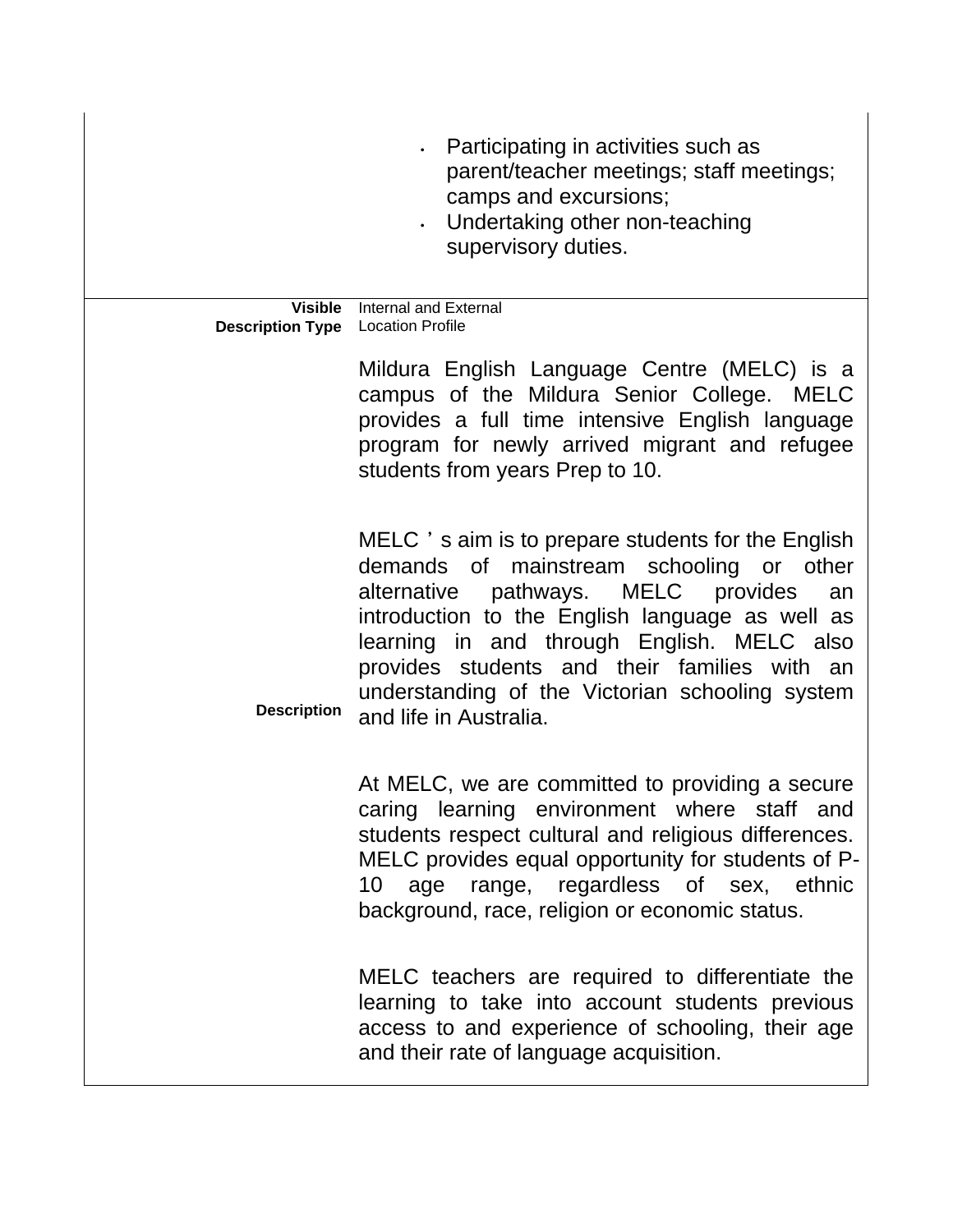|                                           | MELC values: peace at MELC, Persistence,<br>Empathy, Aspiration, Community, Engagement                                                                                                                                                                                                                                                                                                                                                                                                                                                                                                                                                                                                                           |
|-------------------------------------------|------------------------------------------------------------------------------------------------------------------------------------------------------------------------------------------------------------------------------------------------------------------------------------------------------------------------------------------------------------------------------------------------------------------------------------------------------------------------------------------------------------------------------------------------------------------------------------------------------------------------------------------------------------------------------------------------------------------|
| <b>Visible</b><br><b>Description Type</b> | Internal and External<br><b>VIT LANTITE</b>                                                                                                                                                                                                                                                                                                                                                                                                                                                                                                                                                                                                                                                                      |
| <b>Description</b>                        | To be eligible for employment, transfer or promotion<br>in the principal or teacher class a person must have<br>provisional or full registration from the Victorian<br>Institute of Teaching. In addition, from 3 August<br>2020, to be eligible for employment in the principal<br>class or teacher class, a person who graduated<br>from a Victorian Initial Teacher Education program<br>after 1 July 2016, must demonstrate that they have<br>passed the literacy and numeracy test for initial<br>teacher education (LANTITE) requirements. This<br>satisfied<br>where the LANTITE<br>is<br>condition<br>requirement is part of the Victorian Initial Teacher<br>Education program completed by the person. |
| <b>Visible</b><br><b>Description Type</b> | Internal and External<br>Who May Apply                                                                                                                                                                                                                                                                                                                                                                                                                                                                                                                                                                                                                                                                           |
| <b>Description</b>                        | Teachers currently registered or eligible for<br>registration with the Victorian Institute of Teaching<br>and qualified to teach and/or have demonstrated<br>experience in the curriculum area(s) specified for<br>the position.                                                                                                                                                                                                                                                                                                                                                                                                                                                                                 |
| <b>Visible</b><br><b>Description Type</b> | Internal and External<br><b>Child Safe Standards</b>                                                                                                                                                                                                                                                                                                                                                                                                                                                                                                                                                                                                                                                             |
| <b>Description</b>                        | Victorian government schools are child safe<br>environments. Our schools actively promote the<br>safety and wellbeing of all students, and all school<br>staff are committed to protecting students from<br>abuse or harm in the school environment, in<br>accordance with their legal obligations including                                                                                                                                                                                                                                                                                                                                                                                                     |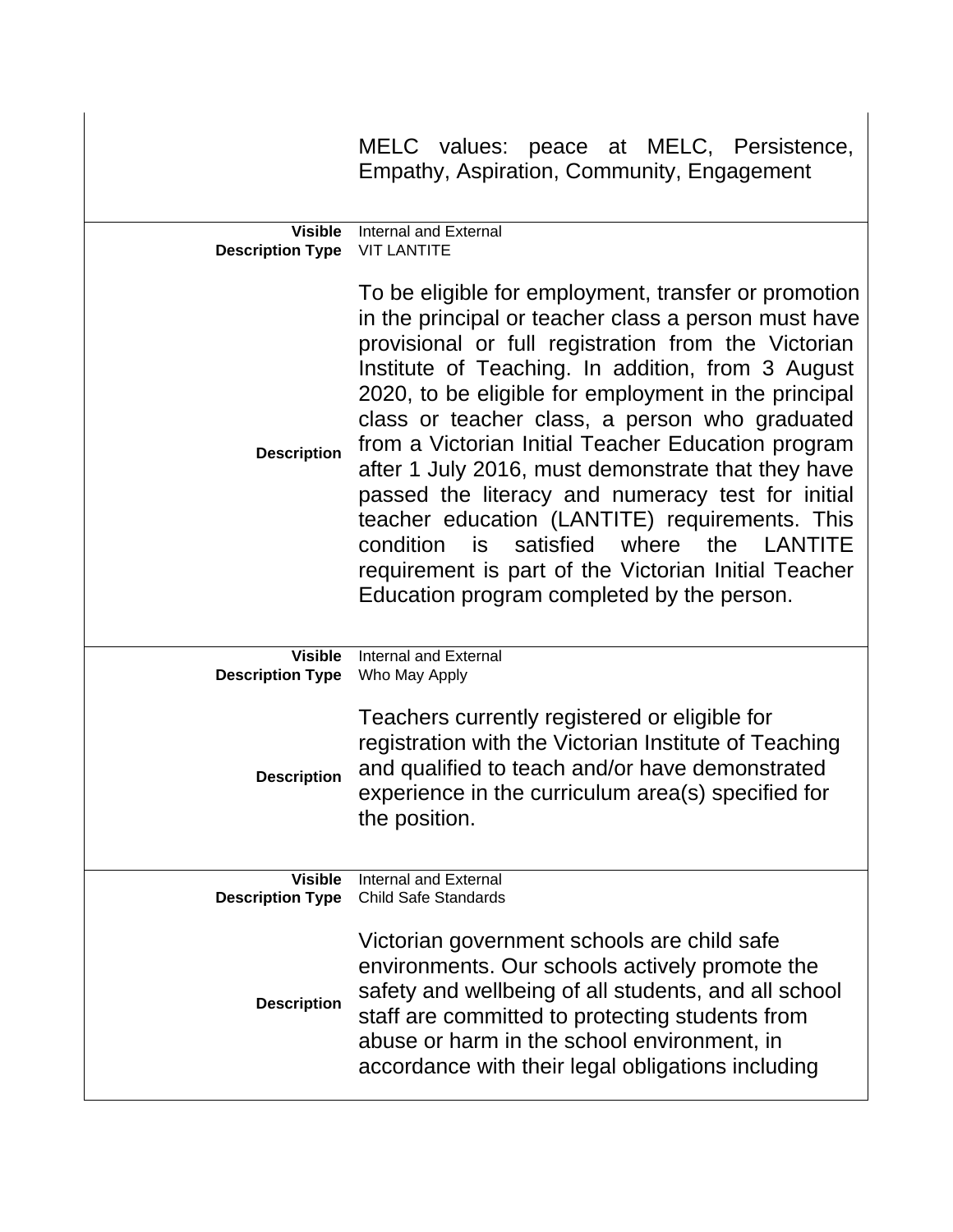|                                           | child safe standards. All schools have a Child<br>Safety Code of Conduct consistent with the<br>Department 's exemplar available at http://www.<br>education.vic.gov.<br>au/about/programs/health/protect/Pages/childsafest<br>andards.aspx                                                                                                                                                                                                                                                                                 |
|-------------------------------------------|-----------------------------------------------------------------------------------------------------------------------------------------------------------------------------------------------------------------------------------------------------------------------------------------------------------------------------------------------------------------------------------------------------------------------------------------------------------------------------------------------------------------------------|
| <b>Visible</b><br><b>Description Type</b> | Internal and External<br><b>DET Values</b>                                                                                                                                                                                                                                                                                                                                                                                                                                                                                  |
| <b>Description</b>                        | The Department 's employees commit to<br>upholding DET 's Values: Responsiveness,<br>Integrity, Impartiality, Accountability, Respect,<br>Leadership and Human Rights. DET 's Values<br>complement each school's own values and<br>underpin the behaviours the community expects of<br>Victorian public sector employees, including those<br>who work in Victorian Government Schools.<br>Information on the DET values is available at http:<br>//www.education.vic.gov.<br>au/hrweb/workm/Pages/Public-Sector-Values.aspx |
| Visible<br><b>Description Type</b>        | Internal and External<br>Vaccination Requirement                                                                                                                                                                                                                                                                                                                                                                                                                                                                            |
| <b>Description</b>                        | A person is not eligible for employment in the<br>Teaching Service unless that person meets the<br>vaccination requirements on commencement in the<br>position.                                                                                                                                                                                                                                                                                                                                                             |

| <b>Job Postings</b> |                         |                  |                    |
|---------------------|-------------------------|------------------|--------------------|
| <b>Description</b>  | <b>Posting Type</b>     | <b>Post Date</b> | <b>Remove Date</b> |
| Internet            | Internal Posting        | 16/06/2022       | 01/07/2022         |
| Internet            | <b>External Posting</b> | 16/06/2022       | 01/07/2022         |

| Job Information |  |  |
|-----------------|--|--|